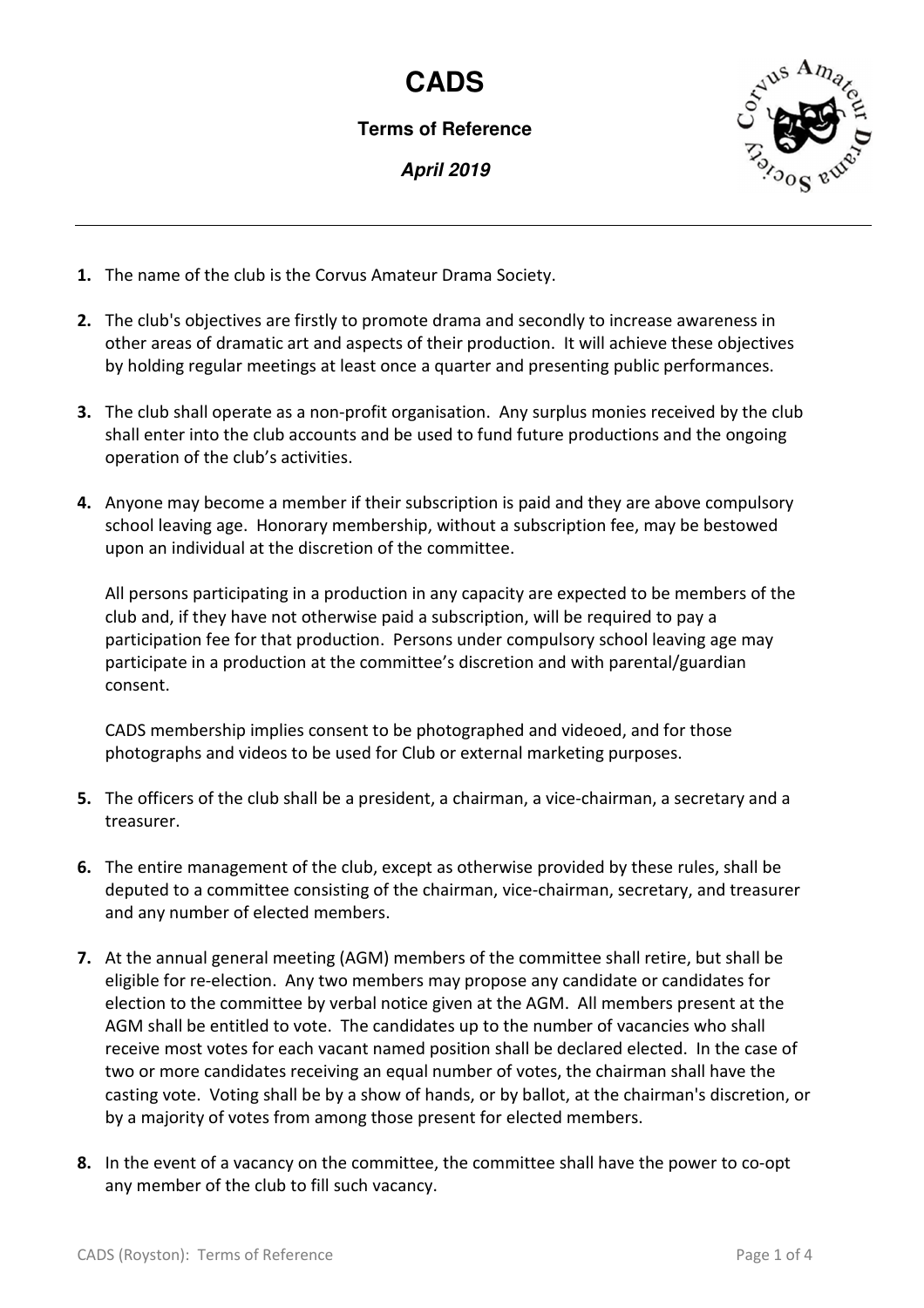- **9.** The officers of the club shall be proposed, seconded and elected at each AGM. They shall hold office until the next AGM when they shall retire, but remain eligible for re-election from year to year.
- **10.** The committee shall meet at least once a quarter to examine the accounts and arrange the affairs of the club, with each member being notified at least one week prior to that meeting. A quorum for the committee meeting shall be fifty per cent of the committee members. Minutes shall be taken of all proceedings of the committee and shall be open to inspection by any member of the club who applies to the secretary.
- **11.** Decisions required of the committee outside of the normal schedule of meetings may be carried out via any means of communication to the entire committee, and subsequently reported by the secretary at the next committee meeting for entering into the minutes. Quorum for such decisions shall be 5 members of the committee, including at least 3 officers, with decisions passing by a simple majority in favour.
- **12.** The AGM shall be held in late March or early April, upon a date and at a time fixed by the committee, for the following purposes:
	- a) To receive from the committee a report balance sheet and statement of accounts for the preceding financial year.
	- b) To elect the committee and officers for the ensuing year.
	- c) To consider and, if approved, sanction any duly made alteration of the rules.
	- d) To deal with any special matter which the committee desires to bring before the members, and to receive suggestions from the members for consideration by the committee.

A quorum for the AGM shall be 40% of the membership. Notice convening an AGM shall be sent to the members not less than ten days before the meeting.

- **13.** A special general meeting may be requested in writing and signed by not less than six members. The committee shall schedule the meeting either within one month of the request, or at the regular monthly meeting thereafter. The request for the meeting shall specify the object of the meeting for any of the following purposes:
	- a) To consider and, if approved, sanction any duly made alteration of the rules.
	- b) To deal with any special matter that the committee may desire to place before the members, including the expulsion of a member.
	- c) To receive the resignation of the committee or any member thereof or to remove any member or members thereof from office and to fill any vacancy or vacancies caused thereby.
	- d) To deal with any special matter which the members requiring the meeting may desire to place before the club.

A quorum for the special general meeting shall be 40% of the full membership. Notice convening a special general meeting shall be sent to the members not less than seven days before the meeting and shall specify the matter to be dealt with.

**14.** At committee meetings and at general meetings the chairman of the club shall preside. In his or her absence, the vice-chairman shall preside, or in their absence, a chairman shall be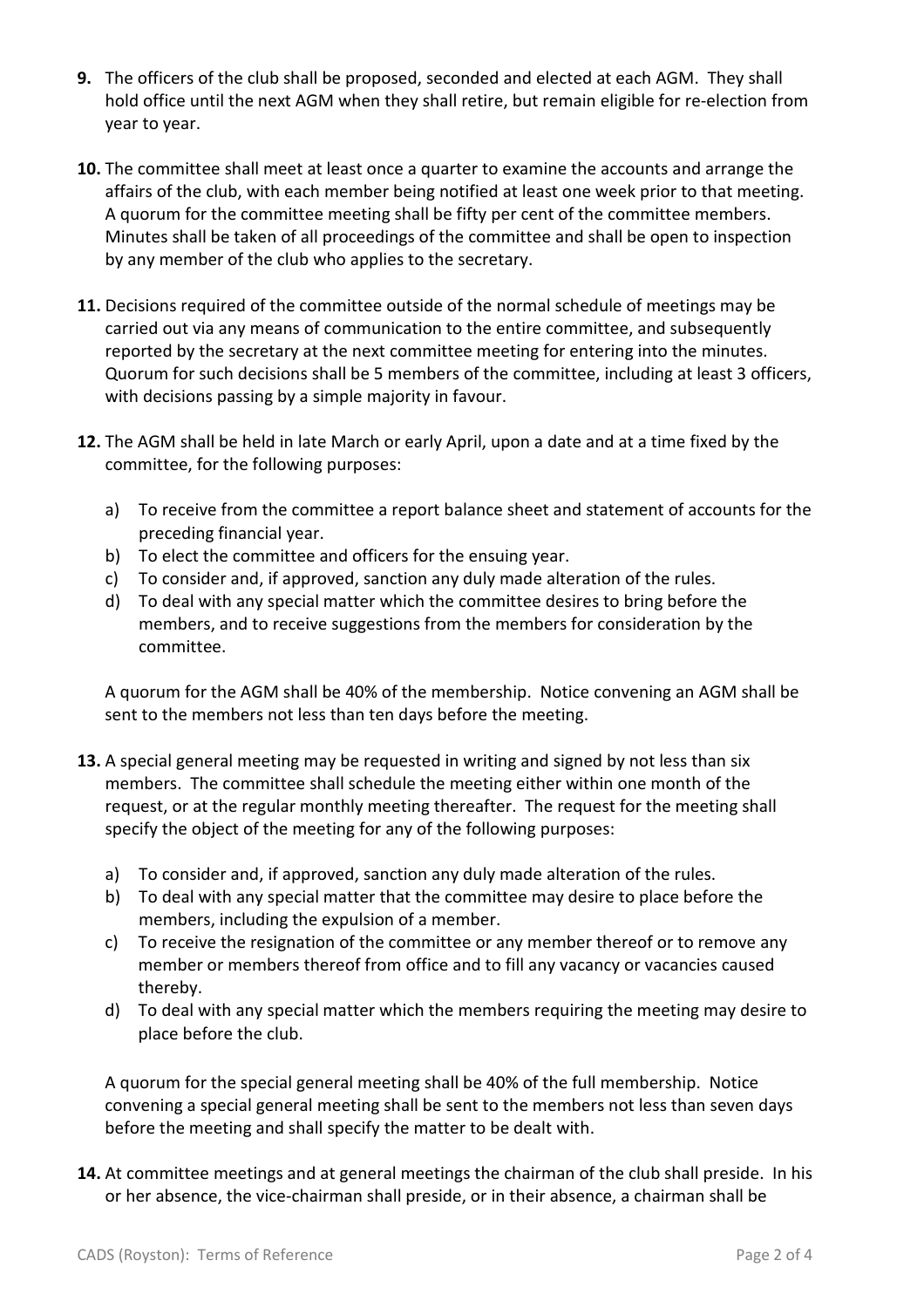elected to preside and to have the casting vote in the event of an equality of votes. Ordinarily, at the AGM the outgoing chairman chairs the meeting until the result of the election of the incoming chairman, who then takes control of the meeting. However, it may be expedient for the incoming chairman to address the meeting but then invite the outgoing chairman to remain in the chair for the remainder of the AGM. If the outgoing chairman is standing for re-election, and one or more other nominations for the post are received, the meeting may appoint a temporary chairman for the duration of that election.

- **15.** The financial year of the club shall end on the last day of February in each year, to which day the accounts of the club shall be balanced.
- **16.** The treasurer shall keep the accounts of the club and shall make up the annual statement of accounts and balance sheet of the club to the last day of February in each year, which shall, after audit, be printed and circulated amongst the members.
- **17.** At every AGM, one member of the club who is not a committee member or club officer shall be elected to serve as auditor for the following year. If no member is elected, a third party may be approached to act as auditor. A vacancy occurring in the office of auditor during the year should be filled by the committee.

The auditor shall audit the annual statement of accounts and the balance sheet and shall certify same before they are printed. In addition he or she should also audit the accounts books and records at least once during the financial year to help safeguard against any improprieties.

- **18.** No member shall, except for professional services rendered at the request of the committee, receive any profits or emoluments from the funds or transactions of the club.
- **19.** The secretary shall conduct the correspondence of the club and shall be responsible for the custody of all documents belonging to the club. He or she shall keep full and correct minutes of all proceedings.
- **20.** The annual subscription shall be set by the committee and agreed by the members at the AGM. There shall be two levels of subscription for membership, Full and Concessionary; these terms refer solely to the subscription levels, and not to the rights to vote, nor the rights to hold office. Full-time students shall automatically pay the Concessionary subscriptions others at the discretion of the committee.
- **21.** A small subscription may be charged at meetings to each attending full member. The amount to be proposed by the committee and agreed at the AGM. This subscription is to defray reasonable expenses incurred by invited guest speakers, and the cost of occasional refreshments.
- **22.** All annual subscriptions shall be payable in advance, upon joining, and then yearly thereafter on or before 1 February. Except in exceptional cases, to be assessed by the committee, any individual whose subscription becomes more than three months in arrears shall cease to be a member.
- **23.** A member may at any time, by giving notice in writing to the secretary, resign his or her membership of the club, but shall continue to be liable for any annual subscription due and